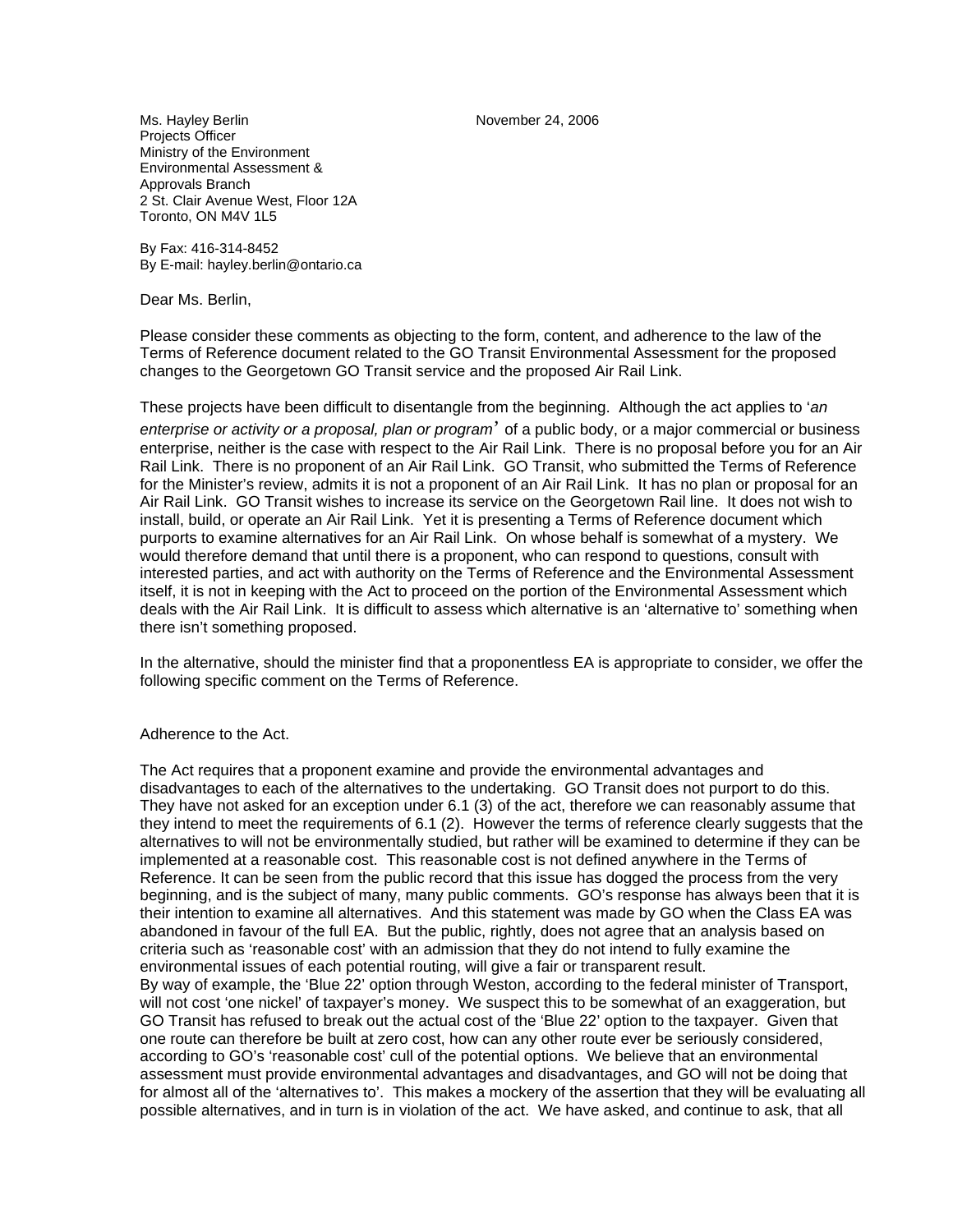alternatives be evaluated fully, on their environmental impacts. We therefore urge the minister to reject a Terms of Reference which describes an Environmental Assessment which will NOT evaluate or present the environmental advantages and disadvantages or all the 'alternatives to' for the Air Rail Link.

## Places To Grow Act

GO has only recently added the 'Places to Grow' Act, and in particular the growth plan for the Greater Golden Horseshoe as part of its justification for the Air Rail Link. Yet they have excerpted the Plan out of context to justify their decisions. The Plan has some principles (See Section 3.2.3), including a preference for public transit. Yet the Air Rail Link as originally proposed, would not meet those principles. GO has also suggested by a reference to Schedule 5 (page 4) that the link to the airport from the Georgetown corridor is a decision already made by the province. Schedule 5 and accompanying documents clearly state that any markings are illustrative, not to scale, and are not indicative of final decisions. Without having had an opportunity to review the relevance of this Plan, including discussions with various provincial ministries, it is impossible for the public to determine if this is, in fact, a final decision of the government or merely a fuzzy grey line on a map. In addition, the Places to Grow act seems to favour neighbourhood connective transit systems, yet GO's Terms of Reference makes neighbourhood connectivity a secondary purpose to the Air Rail Link. This in turn means that even if neighbourhood connective transit is a desirable (and Plan mandated) possibility of one of the potential routes, if the neighbourhood connections get in the way of the prime purpose of ferrying business travellers between Pearson Airport and Union Station, those connections will not be an outcome of the EA. We have asked, and continue to ask, that in keeping with the spirit and intent of "Places to Grow' that the Terms of Reference be modified to indicate a preference for local benefits to any transit alternatives. Again we would urge the minister to reject a Terms of Reference which misinterprets the legislation of the province to justify its decisions.

## Purpose of the Air Rail Link

One of the key elements of an Environmental Assessment is the notion that a public 'need' must be met, and that a major undertaking must be built to address that public 'need', and that the environment must be protected as far as it can be. GO Transit has not established a 'need' giving rise to the Air Rail Link. There have been numerous studies on the topic, most suggesting it was not a practical thing. GO tries to argue that Toronto would be at a competitive disadvantage if it did not have one of these. They have published lists of cities which have some form of link, but we feel it is comparing apples to oranges. Some of the links are commuter rail, some are subway-like, and only one or two are the kind of link originally proposed by the federal government. There is no backup documentation for the assertion about the competitive disadvantage. There is also no indication that the targeting of business and some tourist traffic is somehow to provide an environmental benefit, or serves a need not provided by any other means. For this reason, we believe the purpose of the undertaking to be seriously flawed. We urge the minister to reject a Terms of Reference whose underpinning is not based on a clearly documented and justified public 'need' or purpose.

# Fatal Inconsistency

The Terms of Reference states

# **"1.1.6 Initiation of the Air-Rail Link Project**

Working with GO Transit in determining possible funding for proposed GO Transit expansion, Transport Canada identified an opportunity to use excess capacity within the Georgetown Corridor to provide enhanced transportation service from Union Station to LBPIA. The work to determine the interest and feasibility of an Airport Transportation Link from Union Station to LBPIA was initiated in April 2001 when Transport Canada released a Request for Expressions of Interest (EOI) specifically for a rail link from Union Station to the LBPIA."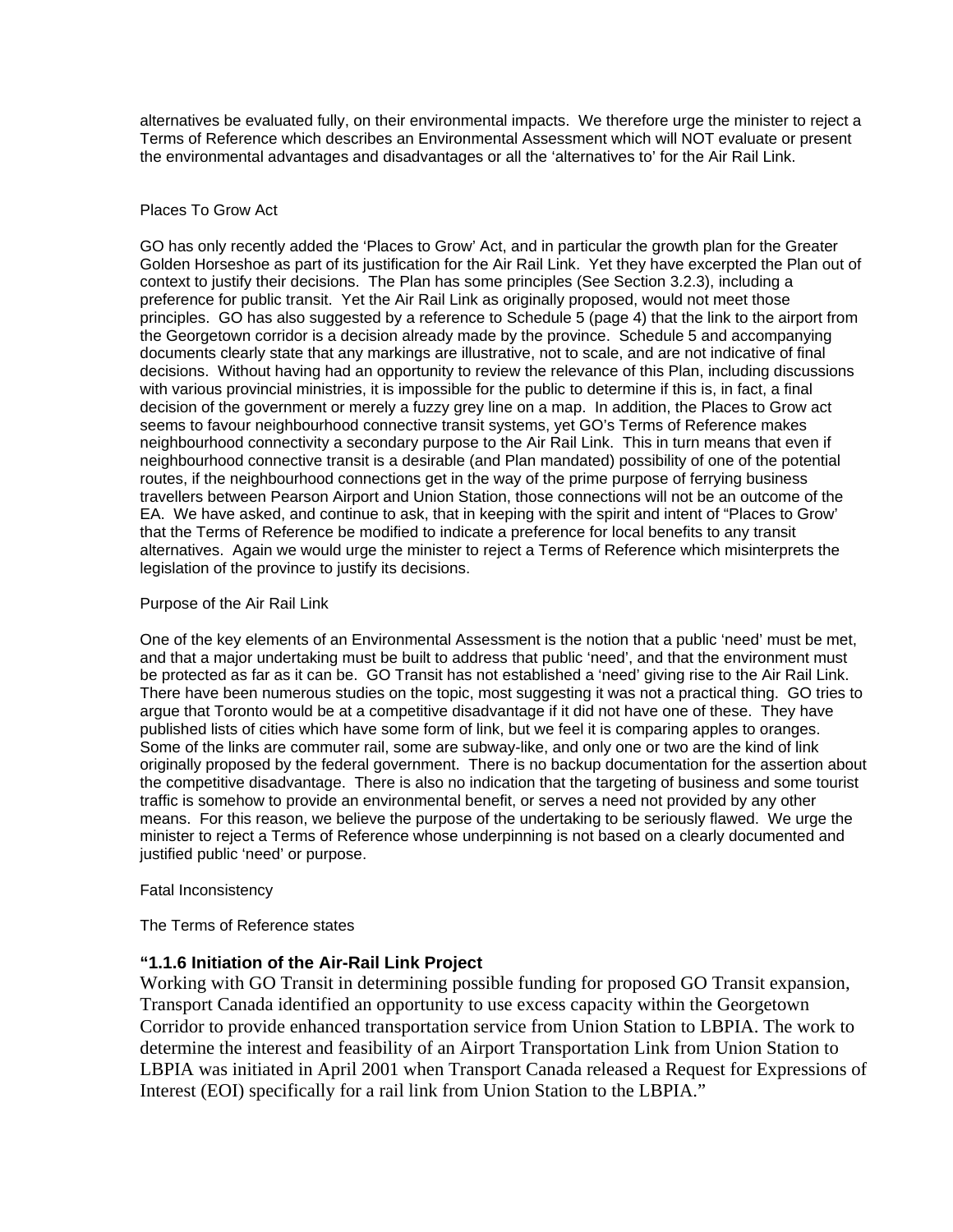## Later it also states: (page 12)

"Because of both track capacity and operating restrictions, commuter rail service between Union Station and Georgetown is currently limited to four peak period trains in the peak direction with some off-peak bi-directional service."

This inconsistency presents yet another problem with the Terms of Reference. Again without a proponent for an Air Rail Link, we are faced with the notion that the rationale for the originally proposed Link was to take advantage of 'excess' capacity within the Georgetown corridor. Yet this selfsame EA purports to justify the GO expansion on the basis that there are capacity and operating restrictions which make it impossible to meet current needs. As the corridors referred to in the two paragraphs are the same, one statement is patently false. We cannot decide which one it is. We urge the minister to reject a terms of reference whose underpinnings are so clearly flawed and inconsistent.

#### Evaluation Methods

We have been advised by several EA experts, and by members of Provincial Parliament, that the Terms of Reference will be the bible by which the EA will be accomplished. Anything not in the Terms of Reference will simply be unchallengeable later. GO Transit would have us believe otherwise. When we have complained (as many have done) that we cannot tell from this terms of Reference what systems, yardsticks, or values they will use when making their environmental 'trade offs' they merely tell us that if they are unreasonable AFTER THE FACT, that we can ask the minister to reject the EA on that basis. We know that is a much more difficult hurdle to overcome. We fail to see why GO transit cannot, or will not, put into the terms of reference what measures, yardsticks, values etc. they will use when making their environmental 'trade offs'. It will be impossible to fairly and confidently predict the outcomes of the environmental assessment if the evaluations methodology is completely unknown. We so request that a Terms of Reference which has no specific measures and values to indicate how these trade-offs will be made, be rejected by the minister as being vague and unintelligible by the public.

#### Socio-Economic environment.

This is a key portion of the act, and GO Transit has consistently given this item less than the desired attention. It is a key feature of the reason the village of Weston is reacting so strongly to this proposal. The Socio-Economic reality is that the village is on very shaky economic footings, particularly in the business centre of the town. Any disruption will have an immediate impact on the viability of the businesses and its Business Improvement Area or BIA's ability to function. The Blue 22 original proposal would have killed the economic hub. Even the modified proposal would have damaged it greatly. It is for this reason that the citizens want the socio-economics to be given the attention it deserves in this study. However, at most opportunities to respond to questions, GO refers to 'nuisance effects' and 'access' issues. They clearly don't understand the fragile dynamics at work here. And their lack of concern was made very evident by their advice in response to a question that their socio-economic expert they have hired is a noise and vibration engineer. We have not found his credentials to include being a socioeconomics expert. Hence we need some amendments to the Terms of Reference which will ensure that the socio-economic impacts of the various options will be studied in detail, by real experts, and with a real view to understanding the real potential impacts, and whether these are mitigable. Without these amendments, we must urge the minister to reject the Terms of Reference.

## Mitigation

On a number of occasions, concerned citizens have demanded to know what GO will do if their property values decrease as a result of the incursion of these new trains. GO's routine answer is to suggest that in some situations property values go up, and in some they go down. But they will look at it and try to build walls, etc. to return the area as best as possible to pre-construction condition. Unfortunately once again, we are hamstrung by having no proponent. GO Transit will not be building or running an ARL. As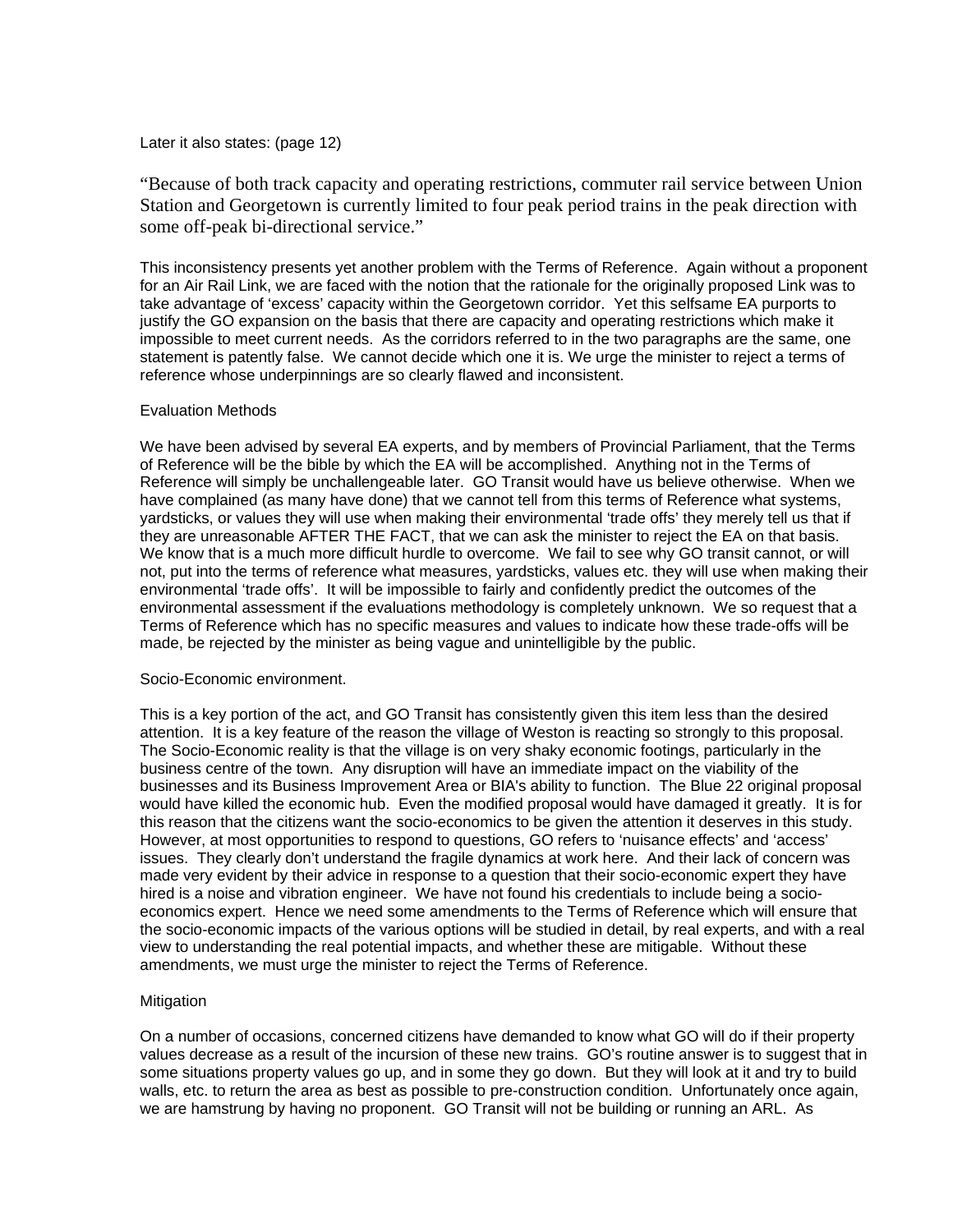designed it is fairly certain that Blue 22 would cause serious property value diminishing in any of the communities it whizzed by. They are right that some forms of transit do cause values to go up. Subways in particular have that effect, as local access to rapid transit is enhanced, thus nullifying the nuisance effect. However in this case, the plan does not include local access to rapid transit. Even if it were to stop in Weston the price makes it unreasonable as a local transit option. So there is virtually no chance that property values will go up. They have already gone down. Unfortunately, the notion of mitigation of this, either by purchasing depreciated property at pre-depreciation prices, or compensating losses directly, is not included in the terms of reference. And the proponent of the Air Rail Link, which is not a public body but a private, profit making consortium, can reap those profits at the expense of the properties along the line. They should be held to account, and without their presence at the EA, nor the specific reference to the possibility in the Terms of Reference, residents rightly presume they will get nothing. The terms of reference must include the possibility of property value compensation, in this circumstance. We ask that the minister reject a terms of reference which does not specifically include the concept of property value devaluation, and compensation for same as a method of mitigation.

#### **Consultation**

The development of a Terms of Reference is meant to include meaningful consultation with interested parties. The consultation so far has had a number of problems. Public notices of Public Information Centres apparently had the wrong day on the notice. We have no idea how many individuals did not have an opportunity to attend a Public Information Centre as a result of this. Neither public information centre in Weston had sufficient copies of the draft terms of reference for the public to peruse during the meeting. GO Transit held two Public Information Centres in Weston. The second was Wednesday, Sept 13 (advertised as Thursday, Sept 13). However, in the notices for the second meeting, GO advised the public that their deadline for comments on the Terms of Reference was August 11, 2006. The public therefore was understandably of the view that the Sept 13 meeting was a waste of time, as the deadline had passed. GO later agreed to accept comments after Sept 13, but this was not done as part of another public notice.

There were numerous problems with the Public Liaison Committee, and you can see from the 'minutes' that all of the meetings were heavy on process issues and left very little time for discussion or consultation on the Terms of Reference. We requested that the terms of reference creation itself be a consultative process. GO did not allow that type of process to take place, instead preparing a draft and asking for comments. They presumably had this 'draft' in their possession during the first meetings of the Public Liaison Committee, in spite of their assurances otherwise, as they have indicated in the public record that comments made in those early meetings caused changes to the terms of reference. GO refused to show us the final draft before it was submitted.

In addition several persons who wished to be part of the consultation process in the Public Liaison Committee were specifically denied that opportunity. GO initially used the size of the committee as a limitation, but when most of their invitees failed to show up, they then refused some on the grounds that there would be too many from one area, and others on the grounds that elected officials were not welcome.

Please see my letter to you of July 7 for additional comments on the lack of consultation.

My last letter to the "proponent", on September 22<sup>nd</sup>, was never replied to. Instead I only found the "proponent's" comments in the public record document attached to the terms of reference.

And finally, though we asked many times for a comprehensive analysis of the problem sought to be solved by the Air Rail Link, and sought reports and studies leading to that conclusion, most of the studies referred to in the Terms of Reference were never discussed, nor were copies made available to the PLC or the public. And the 'Places to Grow' act and the companion plan for the Greater Golden Horseshoe, were never discussed, nor was their linkage to the project indicated in any way prior to the publication of the document. It is a significant and alarming failing. Much of the justification for the project and its potential routing is alleged by GO to come from that legislation and plan, and there was no opportunity to